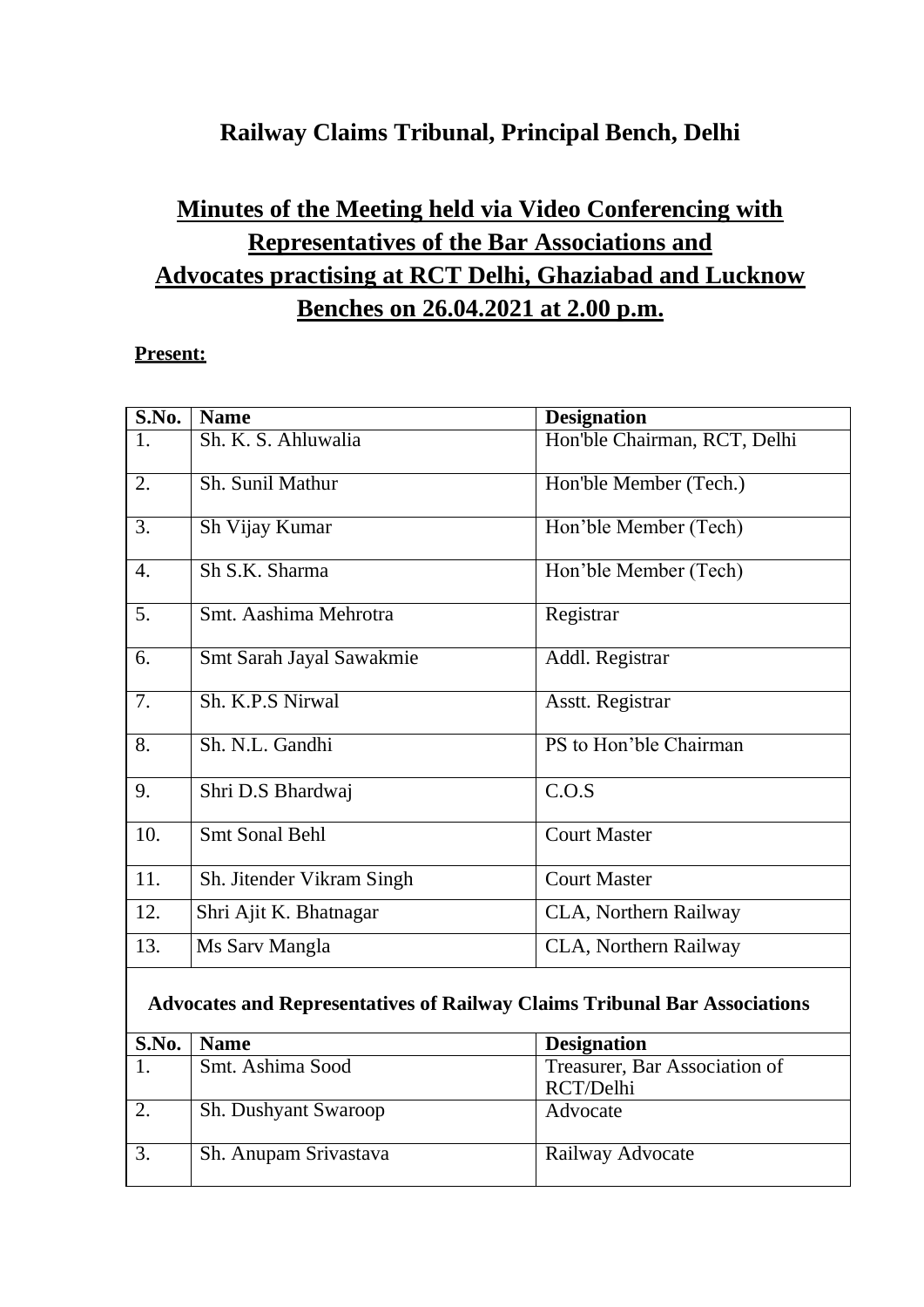| $\overline{4}$ .  | Sh. Saurabh Gupta    | Railway Advocate |
|-------------------|----------------------|------------------|
| 5.                | Sh. M.S Bhatia       | Advocate         |
| 6.                | Sh. Subhash Sachdeva | Advocate         |
| $\overline{7}$ .  | Sh. B.S Mahur        | Advocate         |
| $\overline{8}$ .  | Sh. H.K. Gautam      | Advocate         |
| 9.                | Shri Nitesh Sharma   | Advocate         |
| $\overline{10}$ . | Shri Rajesh Panda    | Advocate         |
| $\overline{11}$ . | Sh. Salek Chand      | Advocate         |
| $\overline{12}$ . | Shri Surendra Suryan | Advocate         |
| 13.               | Shri Nikunj Dhawan   | Advocate         |
| $\overline{14}$ . | Shri Anuj Gupta      | Advocate         |
| $\overline{15}$ . | Shri Sanjay Shukla   | Advocate         |
| $\overline{16}$ . | Shri M.P Rana        | Advocate         |
| 17                | Shri Dilawar Singh   | Advocate         |
| 18                | Shri R.K Agnihotri   | Advocate         |
| $\overline{19}$   | Smt Neeta Jha        | Advocate         |
| 20                | Shri Rajan Sood      | Advocate         |
| 21                | Smt Purnima Sharma   | Advocate         |

1. A meeting was organised on 26.04.21 with the advocates practicing at RCT, Delhi which included the office bearers of the three Bar Associations namely Bar Association of RCT/Delhi, Bar Association of erstwhile RCT/ Ghaziabad and the Association of Railway Advocates. The main agenda of the meeting was to take a considered decision in view of the grim situation prevailing on account of steep rise in COVID-19 cases, lockdown declared in Delhi area and the recent order of Hon'ble High Court of Delhi to restrict hearings to urgent matters only and adjourn other matter en bloc.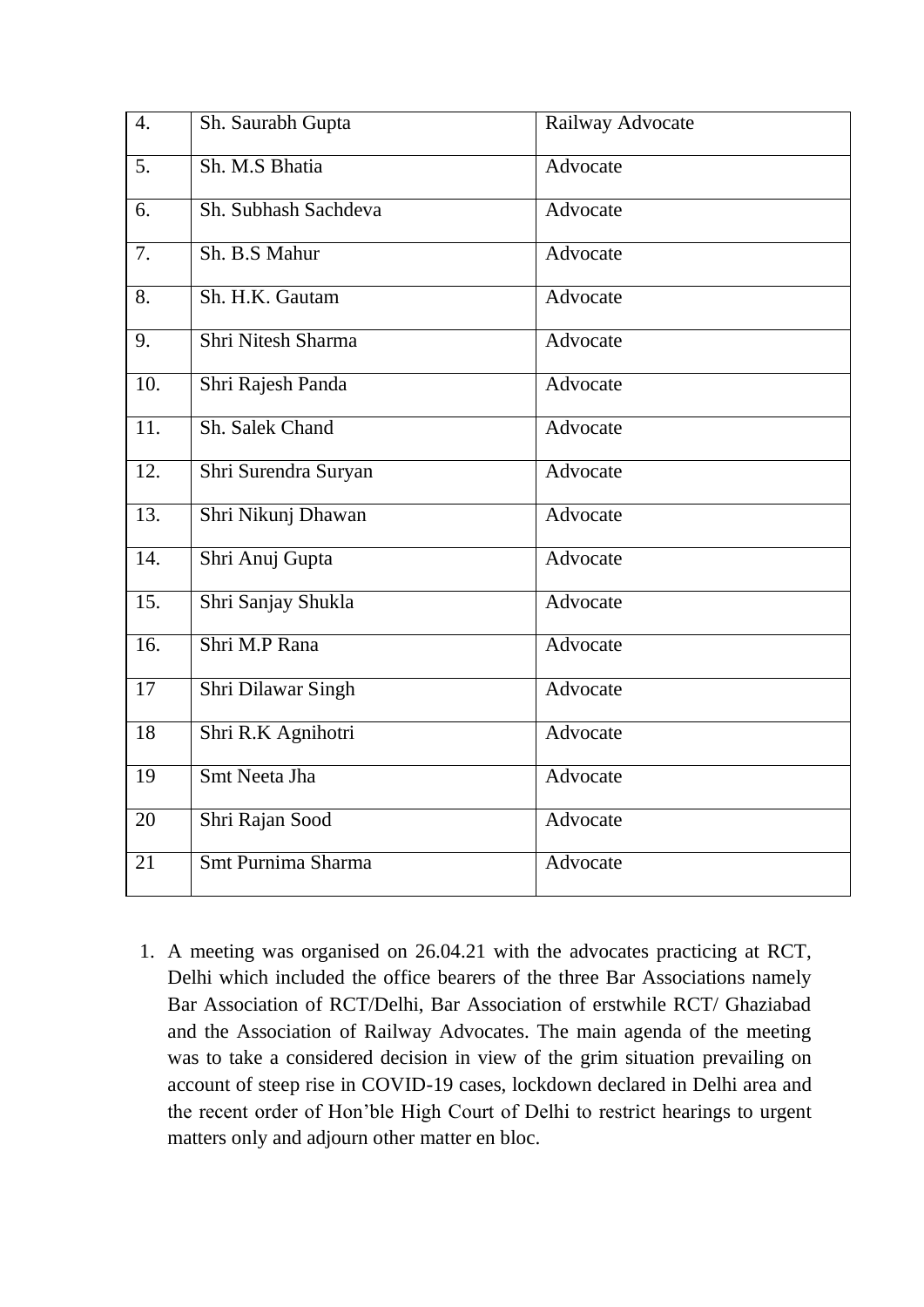- 2. The meeting commenced with the Hon'ble Chairman, RCT, extending a warm welcome to all the participants.
- 3. Registrar, RCT gave a short brief about the agenda of the meeting and requested the Bar Association representatives to express their views on the matter.
- 4. Shri. Dushyant Swaroop, was of the opinion that the latest orders of Hon'ble Delhi Court dated 23.4.2021should be adhered to. He quoted from the order which is reproduced as follows:

*"All the judicial officers shall continue to take up only urgent cases of their respective Courts through video conferencing mode and all other pending routine/non-urgent matters be adjourned en bloc and information in this regard be uploaded on the Delhi District Court".*

- 5. Shri. Nitesh Sharma, advocate stated that the family members of most advocates have been affected by COVID-19. Therefore, it would be better if the directions of the Hon'ble High Court of Delhi is adopted in RCT, Delhi i.e. adjourning all the matters en bloc till 15.5.21 and virtual court hearings be taken up only in matters of urgent nature. This view was also reiterated by Smt. Ashima Sood, Shri. R.K. Agnihotri, Shri. Subhash Sachdeva, Shri. Surendra Suryan, Shri M.S. Bhatia.
- 6. Shri. H. K. Gautam, advocate mentioned that 6 advocates in Ghaziabad have died in the last two days due to COVID -19. He stated that the prevailing COVID situation is such that it is not possible for advocates to go to their office to get the case files. He has thus requested that no cases should be heard till 15th of May.
- 7. Shri. Mahur stated that virtual courts should be suspended completely till 15.5.21 and that matters of urgent nature should also not be taken up as the COVID-19 situation has reached an unprecedented stage. He said that there is no matter more urgent than life.
- 8. Therefore, all the advocates unanimously requested that the directions of the Hon'ble High Court of Delhi dated 23.04.2021 be followed and that virtual courts should be deferred completely till 15.5.2021. Only matters of urgent nature should be taken up after the request for the same is made to Registrar/ADR two days in advance.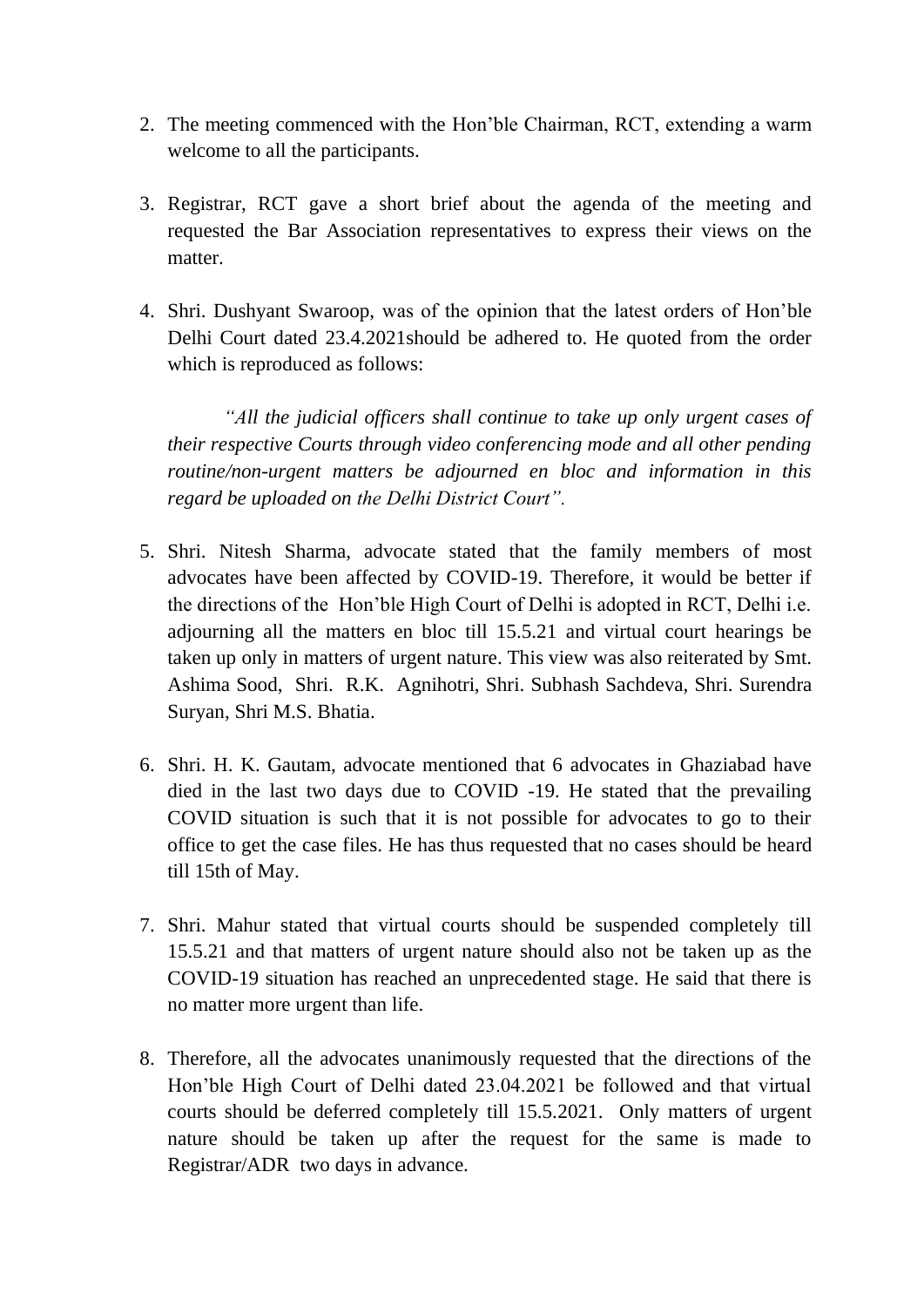- 9. Shri. Mahur also expressed his concern that no staff who is found COVID positive should be permitted to attend the RCT office in order to ensure safety of all.
- 10.Smt. Aashima Sood requested that the date for removal of objections be extended in light of the prevailing pandemic situation.
- 11.The views of the Hon'ble Members (Tech.) were taken. Both Shri. Sunil Mathur and Shri. Vijay Kumar were of the opinion that keeping in mind the apprehensions of the advocates and the present health emergency, it would be prudent to adhere to the orders of the Hon'ble Delhi High Court.
- 12.After listening to the unanimous views of the advocates from the Claimants side and Respondent side and taking the inputs from the Hon'ble Members (Technical), and Registrar, RCT, Hon'ble Chairman issued the following directions:
	- i. From 27.04.2021 till 15.05.2021, all the cases listed before the Benches of the Tribunal at Delhi shall stand adjourned en bloc.
	- ii. Any advocate from either side desiring to have an urgent hearing of his/her case shall submit a written application to the Registrar/ADR of the Tribunal, who will be available on Phone/video conferencing alternatively on all working days for 2 hours daily from 10:30am to 12:30 am. The nature of urgency shall be clearly specified in the application. After due consideration, the Registrar/ADR shall place the matter before the Bench concerned.
- iii. One Single Member Bench each of Hon'ble Chairman, Shri. Sunil Mathur, Hon'ble Member (Tech.) and Shri. Vijay Kumar, Hon'ble Member (Tech.) shall function on the first, second and third week respectively till 15.05.2021. The matter of urgent nature, if any, shall be placed before the Bench for further decision.
- iv. If the Hon'ble High Court of Delhi extends the present system of hearing beyond 15th May, 2021, the same shall be automatically extended in RCT, Delhi else another virtual consultative meeting shall be held on 15.5.2021 to decide on the further course of action.